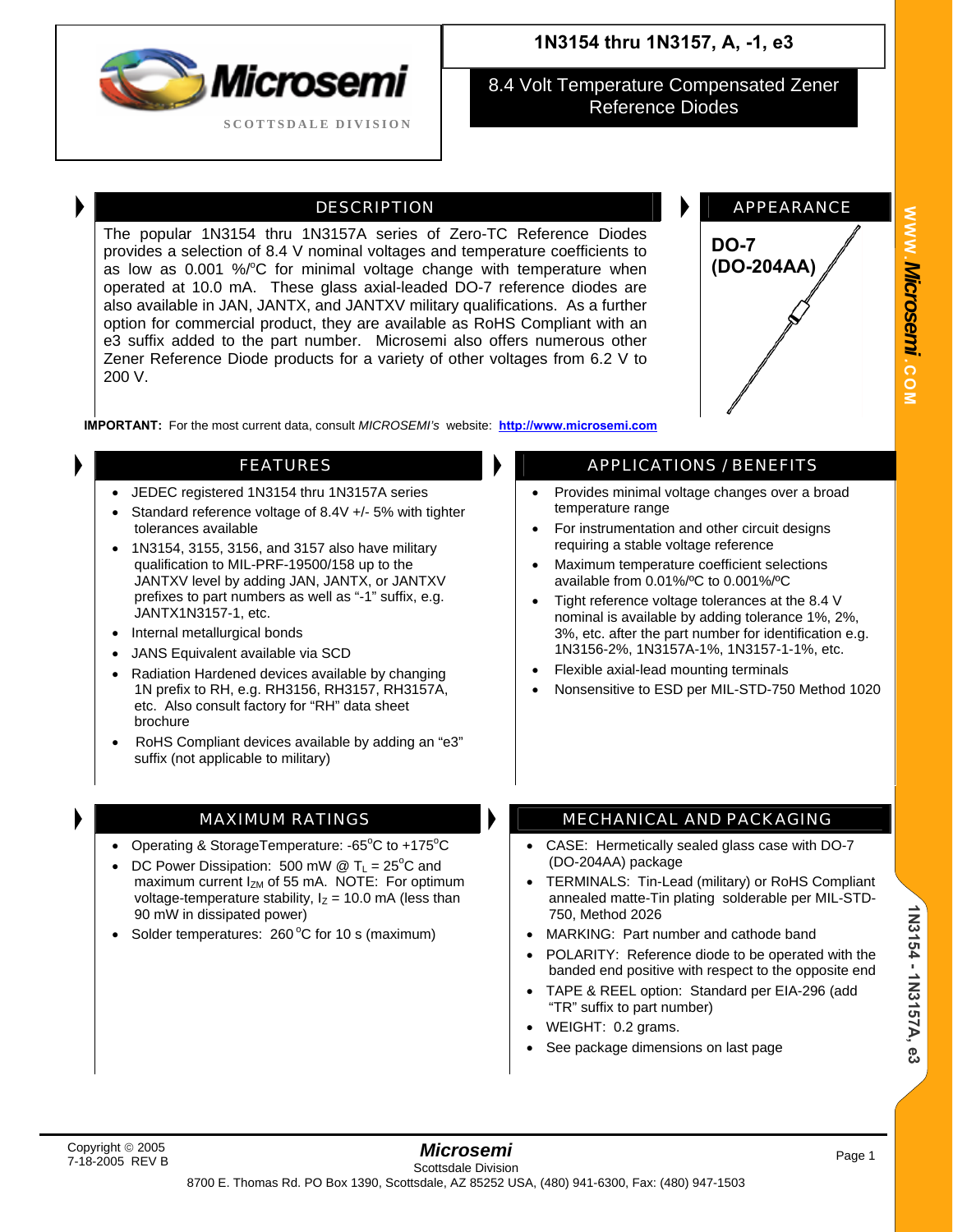8.4 Volt Temperature Compensated Zener Reference Diodes

## \*ELECTRICAL CHARACTERISTICS @ 25°C, unless otherwise specified

| <b>JEDEC</b><br><b>TYPE</b><br><b>NUMBERS</b><br>(Notes 1, 5)<br>& 6) | <b>ZENER</b><br><b>VOLTAGE</b><br>$V_z$ @ $I_{zT}$<br>(Note 1) | <b>ZENER</b><br><b>TEST</b><br><b>CURRENT</b><br><b>Iz</b> | <b>MAXIMUM</b><br><b>ZENER</b><br><b>IMPEDANCE</b><br>(Note 2)<br>$Z_{ZT}$ | <b>MAXIMUM</b><br><b>REVERSE</b><br><b>CURRENT</b><br>$I_R @ 5.5 V$ | <b>VOLTAGE</b><br><b>TEMPERATURE</b><br><b>STABILITY</b><br>(Note 3 & 4)<br>$\Delta V_{7T}$<br><b>MAXIMUM</b> | <b>TEMPERATURE</b><br><b>RANGE</b> | <b>EFFECTIVE</b><br><b>TEMPERATURE</b><br><b>COEFFICIENT</b><br>$\alpha_{VZ}$ |
|-----------------------------------------------------------------------|----------------------------------------------------------------|------------------------------------------------------------|----------------------------------------------------------------------------|---------------------------------------------------------------------|---------------------------------------------------------------------------------------------------------------|------------------------------------|-------------------------------------------------------------------------------|
|                                                                       | <b>VOLTS</b>                                                   | mA                                                         | <b>OHMS</b>                                                                | μA                                                                  | mV                                                                                                            | °C                                 | $\%$ /°C                                                                      |
| 1N3154                                                                | 8.00-8.80                                                      | 10                                                         | 15                                                                         | 10                                                                  | 130                                                                                                           | $-55$ to $+100$                    | 0.01                                                                          |
| 1N3154A                                                               | 8.00-8.80                                                      | 10                                                         | 15                                                                         | 10                                                                  | 172                                                                                                           | $-55$ to $+150$                    | 0.01                                                                          |
| 1N3155                                                                | 8.00-8.80                                                      | 10                                                         | 15                                                                         | 10                                                                  | 65                                                                                                            | $-55$ to $+100$                    | 0.005                                                                         |
| 1N3155A                                                               | 8.00-8.80                                                      | 10                                                         | 15                                                                         | 10                                                                  | 86                                                                                                            | $-55$ to $+150$                    | 0.005                                                                         |
| 1N3156                                                                | 8.00-8.80                                                      | 10                                                         | 15                                                                         | 10                                                                  | 26                                                                                                            | $-55$ to $+100$                    | 0.002                                                                         |
| 1N3156A                                                               | 8.00-8.80                                                      | 10                                                         | 15                                                                         | 10                                                                  | 34                                                                                                            | $-55$ to $+150$                    | 0.002                                                                         |
| 1N3157                                                                | 8.00-8.80                                                      | 10                                                         | 15                                                                         | 10                                                                  | 13                                                                                                            | $-55$ to $+100$                    | 0.001                                                                         |
| 1N3157A                                                               | 8.00-8.80                                                      | 10                                                         | 15                                                                         | 10                                                                  | 17                                                                                                            | $-55$ to $+150$                    | 0.001                                                                         |

### \*JEDEC Registered Data.

**NOTES:**

- When ordering devices with tighter tolerance than specified, add a hyphenated suffix to the part number for desired tolerance, e.g. 1N3156-2%, 1N3157A-1%, 1N3157-1-1%, etc.
- 2. Measured by superimposing 1.0 mA ac rms on 10 mA dc  $@25^{\circ}$ C.
- 3. The maximum allowable change observed over the entire temperature range i.e., the diode voltage will not exceed the specified mV change at any discrete temperature between the established limits.
- 4. Voltage measurements to be performed 15 seconds after application of dc current.
- 5. The 1N3154, 1N3155, 1N3156, and 1N3157 also have military qualification to MIL-PRF-19500/158 up to the JANTXV level by adding JAN, JANTX, or JANTXV prefix to part numbers as well as "-1" suffix, e.g. JANTX1N3156-1, JANTXV1N3157-1, etc.
- 6. Designate Radiation Hardened devices with "RH" prefix instead of "IN", i.e. RH3157A instead of 1N3157A.



*The curve shown in Figure 1 is typical of the diode series and greatly simplifies the estimation of the Temperature Coefficient (TC) when the diode is operated at currents other than 10mA.* 

*EXAMPLE: A diode in this series is operated at a current of 10mA and has specified Temperature Coefficient (TC) limits of +/-0.005%/<sup>o</sup> C. To obtain the typical Temperature Coefficient limits for this same diode operated at a current of 7.5mA, the new TC limits (%/<sup>o</sup> C) can be estimated using the graph in FIGURE 1.* 

*At a test current of 7.5mA the change in Temperature Coefficient (TC) is approximately –0.0012%.<sup>o</sup> C. The algebraic sum of +/- 0.005%<sup>o</sup> C and –0.0012%/<sup>o</sup> C gives the new estimated limits of +0.0038%/oC and -0.0062%/oC.*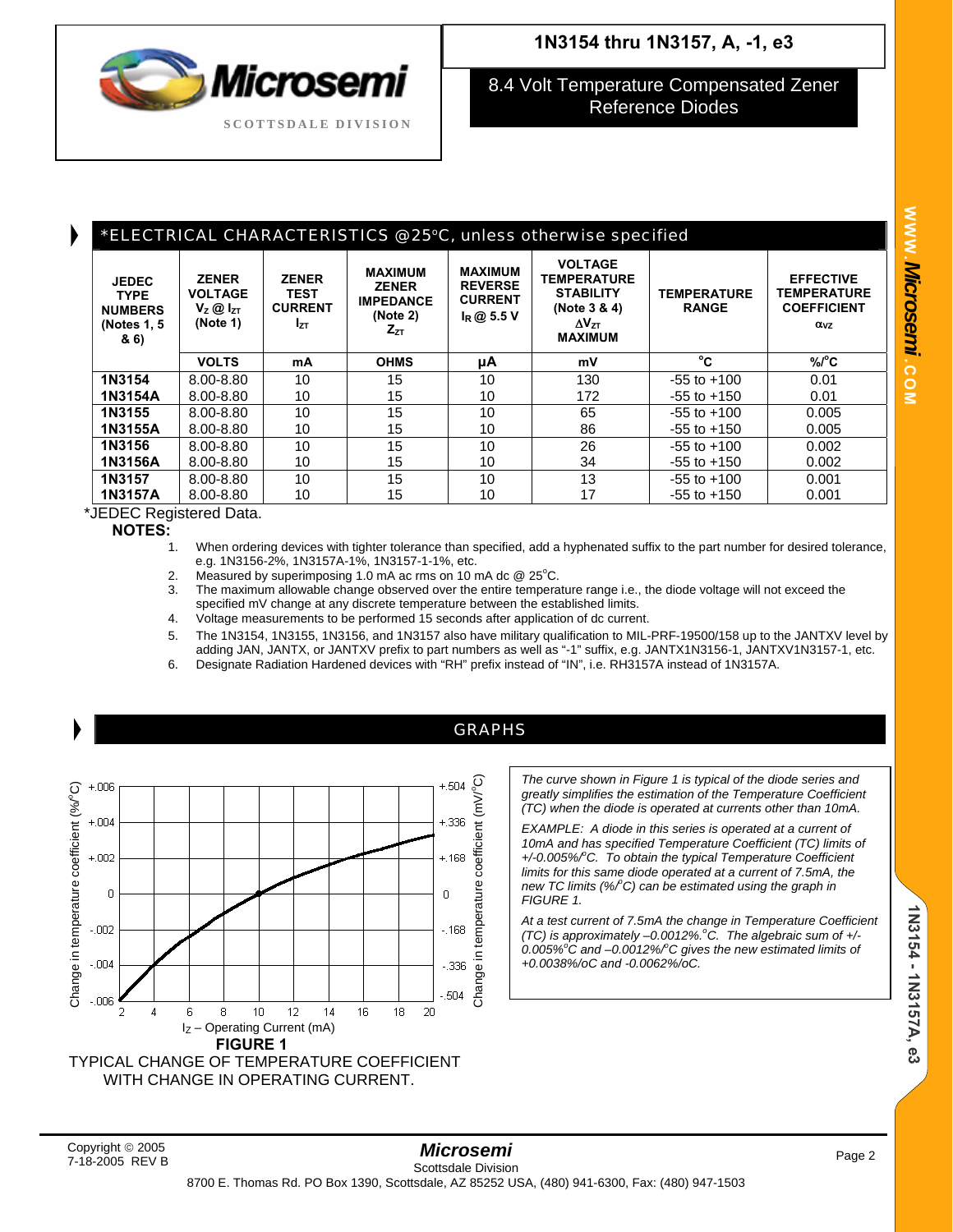

### 8.4 Volt Temperature Compensated Zener Reference Diodes



*This curve in Figure 2 illustrates the change of diode voltage arising from the effect of impedance. It is in effect, an exploded view of the zener operating region of the I-V characteristic.* 

*In conjunction with Figure 1, this curve can be used to estimate total voltage regulation under conditions of both varying temperature and current.*